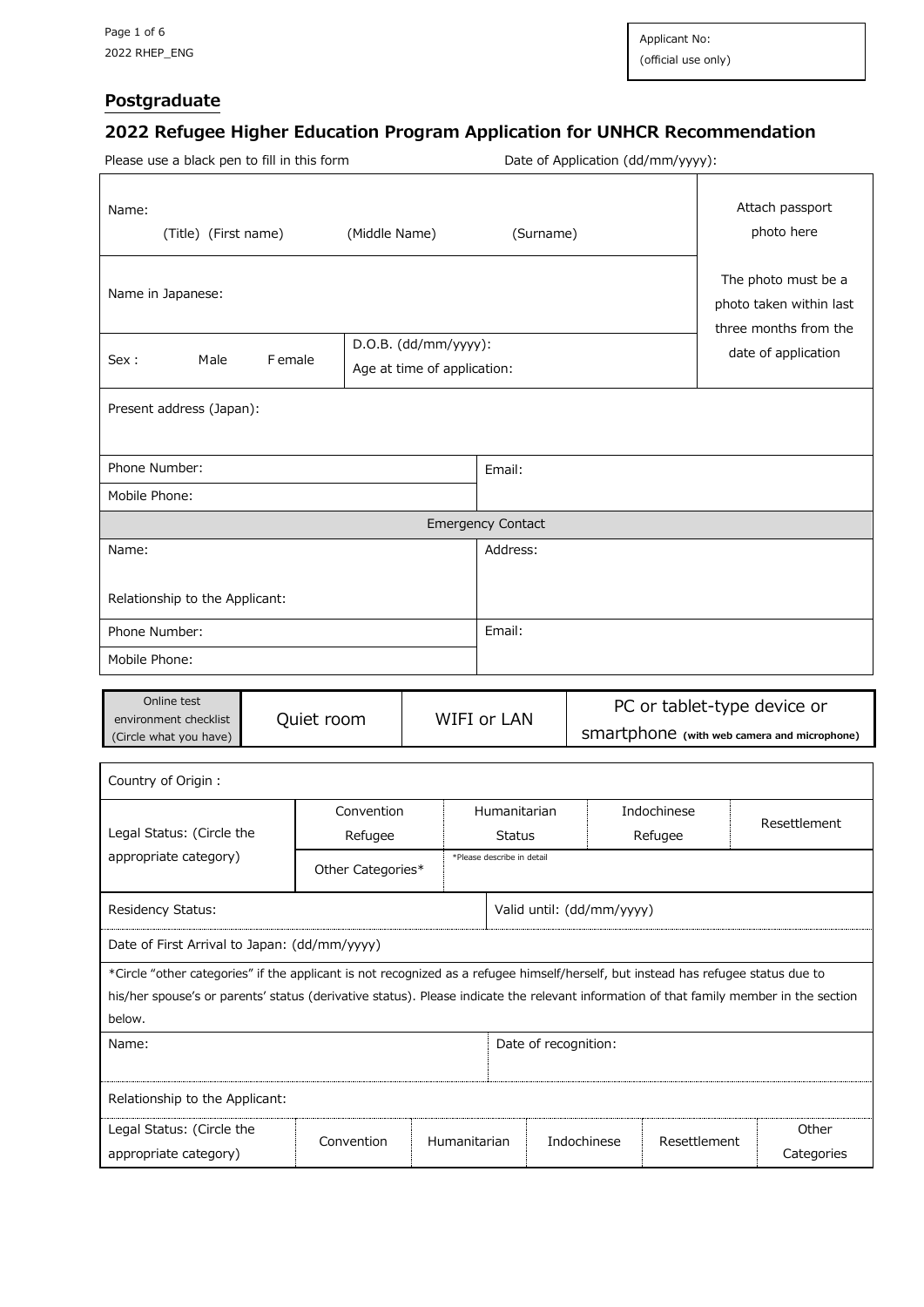| School of application : |  |
|-------------------------|--|
| (max. 2)                |  |

### 1) Academic Background (most recent first):

| School Name, Majors | Address (Including Country) | Duration<br>mm/yy - mm/yy | Status (e.g. graduated, current<br>study, discontinued)<br>Include details: year, location,<br>degree obtained, etc. |
|---------------------|-----------------------------|---------------------------|----------------------------------------------------------------------------------------------------------------------|
|                     |                             |                           |                                                                                                                      |
|                     |                             |                           |                                                                                                                      |
|                     |                             |                           |                                                                                                                      |
|                     |                             |                           |                                                                                                                      |
|                     |                             |                           |                                                                                                                      |

#### 2) Informal Education (most recent first):

| Educational Institute/Subject | Address<br>(Including Country) | Duration<br>$mm/yy$ - $mm/yy$ | Status (e.g. graduated,<br>current study, discontinued)<br>Include details: year, location,<br>degree obtained etc.) |
|-------------------------------|--------------------------------|-------------------------------|----------------------------------------------------------------------------------------------------------------------|
|                               |                                |                               |                                                                                                                      |
|                               |                                |                               |                                                                                                                      |
|                               |                                |                               |                                                                                                                      |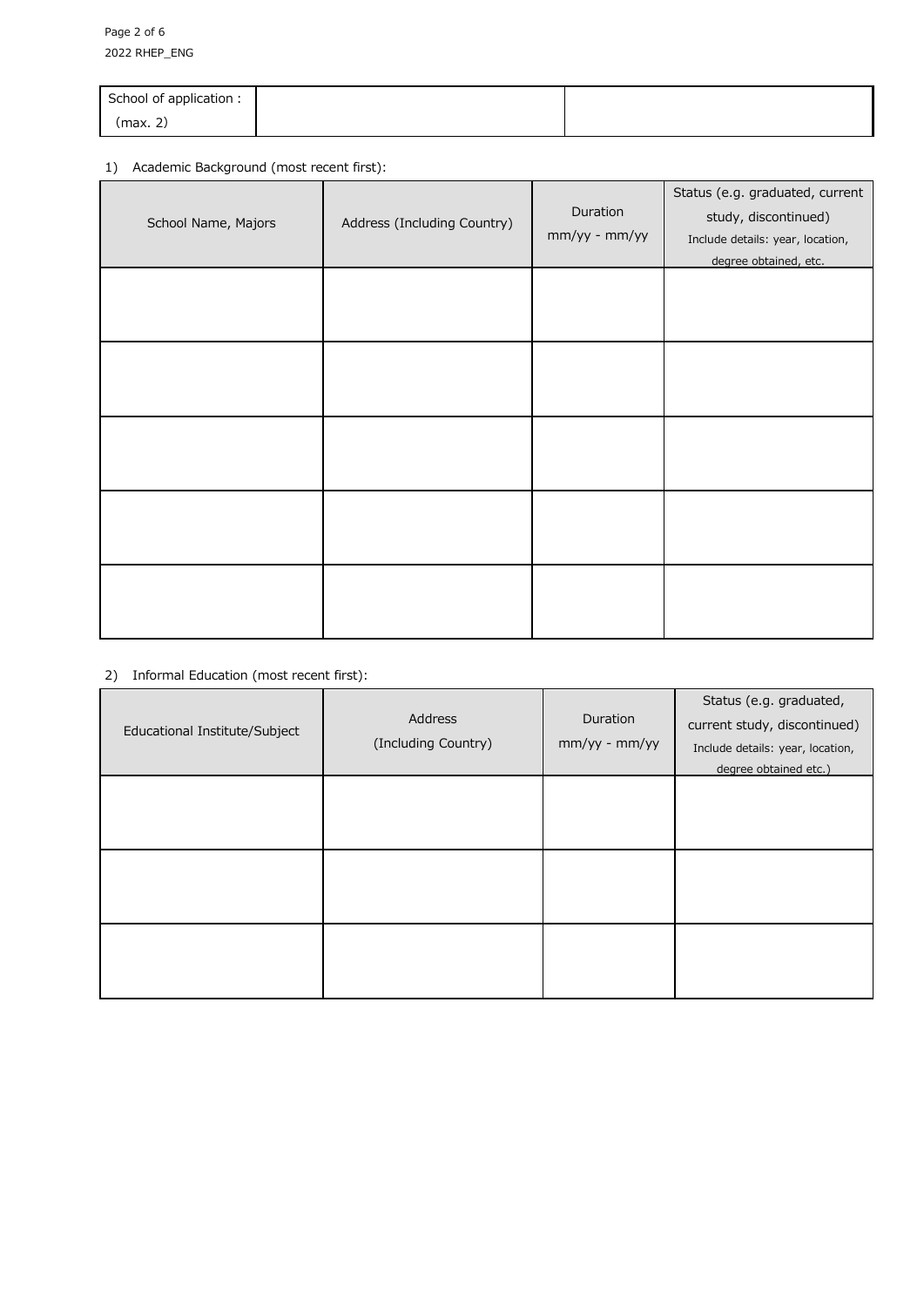#### 3) English Language Proficiency:

| Exams / English Language School<br>Certificate / points Grade |  | Years Attended / Duration |
|---------------------------------------------------------------|--|---------------------------|
|                                                               |  | $mm/yy - mm/yy$           |
| TOEIC/TOEFL                                                   |  |                           |
|                                                               |  |                           |
|                                                               |  |                           |
| English Language School                                       |  |                           |
|                                                               |  |                           |
|                                                               |  |                           |
| Other English Education                                       |  |                           |
|                                                               |  |                           |
|                                                               |  |                           |

#### 4) Professional Experiences (most recent first):

Note: Please list all work experiences including the positions held outside of Japan

| Employer | Type of<br>Occupation | Location<br>(Including Country) | <b>Employment Period</b><br>mm/yy - mm/yy |
|----------|-----------------------|---------------------------------|-------------------------------------------|
|          |                       |                                 |                                           |
|          |                       |                                 |                                           |
|          |                       |                                 |                                           |
|          |                       |                                 |                                           |
|          |                       |                                 |                                           |

#### 5) Volunteer activities and other extracurricular activities/social activities:

| Activity Details and Affiliated Organization(s) | Location            | Duration      |
|-------------------------------------------------|---------------------|---------------|
|                                                 | (Including Country) | mm/yy - mm/yy |
|                                                 |                     |               |
|                                                 |                     |               |
|                                                 |                     |               |
|                                                 |                     |               |
|                                                 |                     |               |
|                                                 |                     |               |

6) Please describe your financial plan covering your study period (i.e., savings, income, family support, scholarship, etc., excluding RHEP scholarships).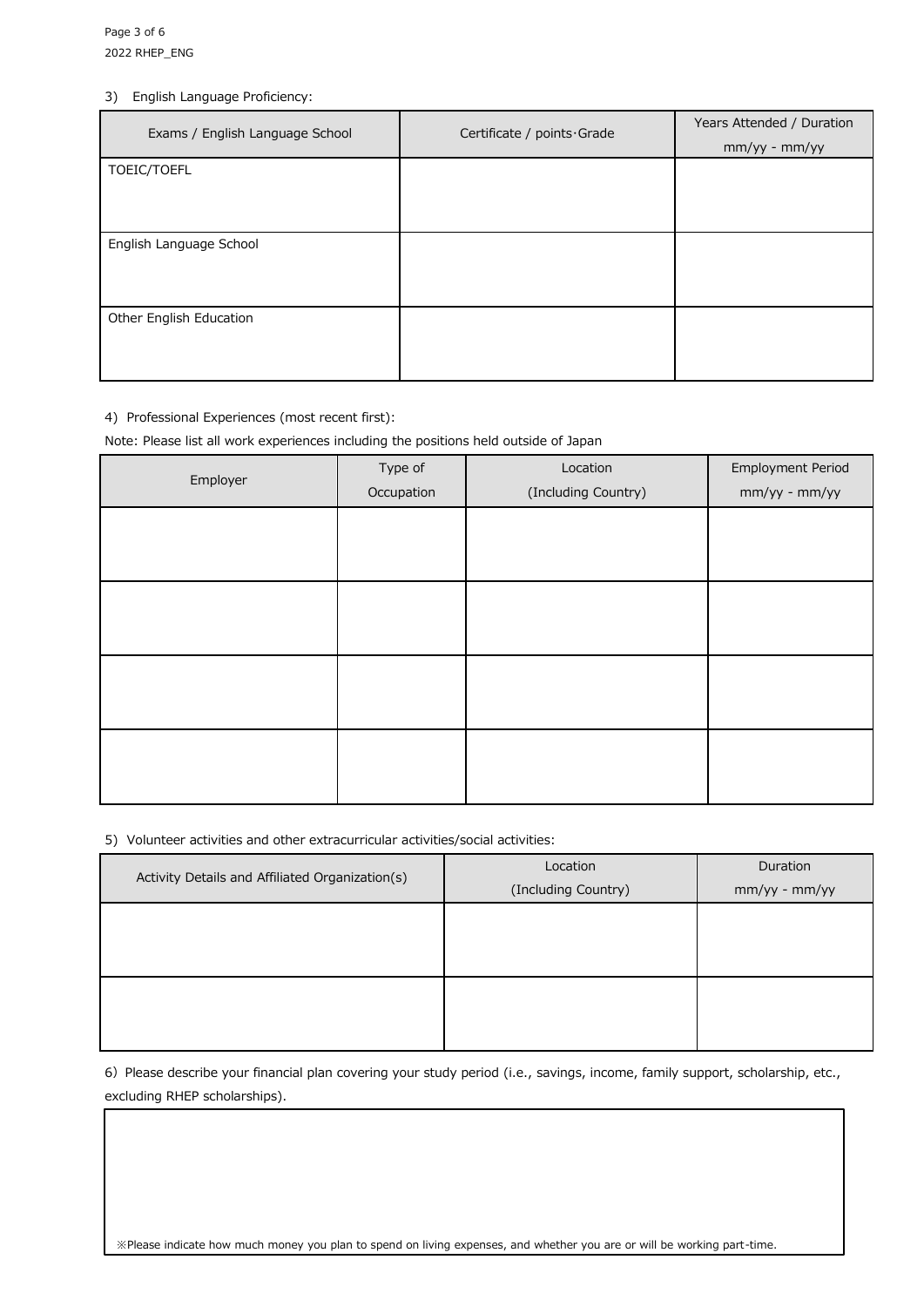7) Reasons for Applying:

Please describe your objectives for applying to this program and related career aspirations.

*e.g.:Why are you looking to continue your education? How would your university study experience help you reach your career* 

*goals? How would it help you in your everyday life?*

Note: Please limit your response to three pages (Max. 5,000 characters).

| Name: | D.O.B: |
|-------|--------|
|       |        |
|       |        |

Essay Page 1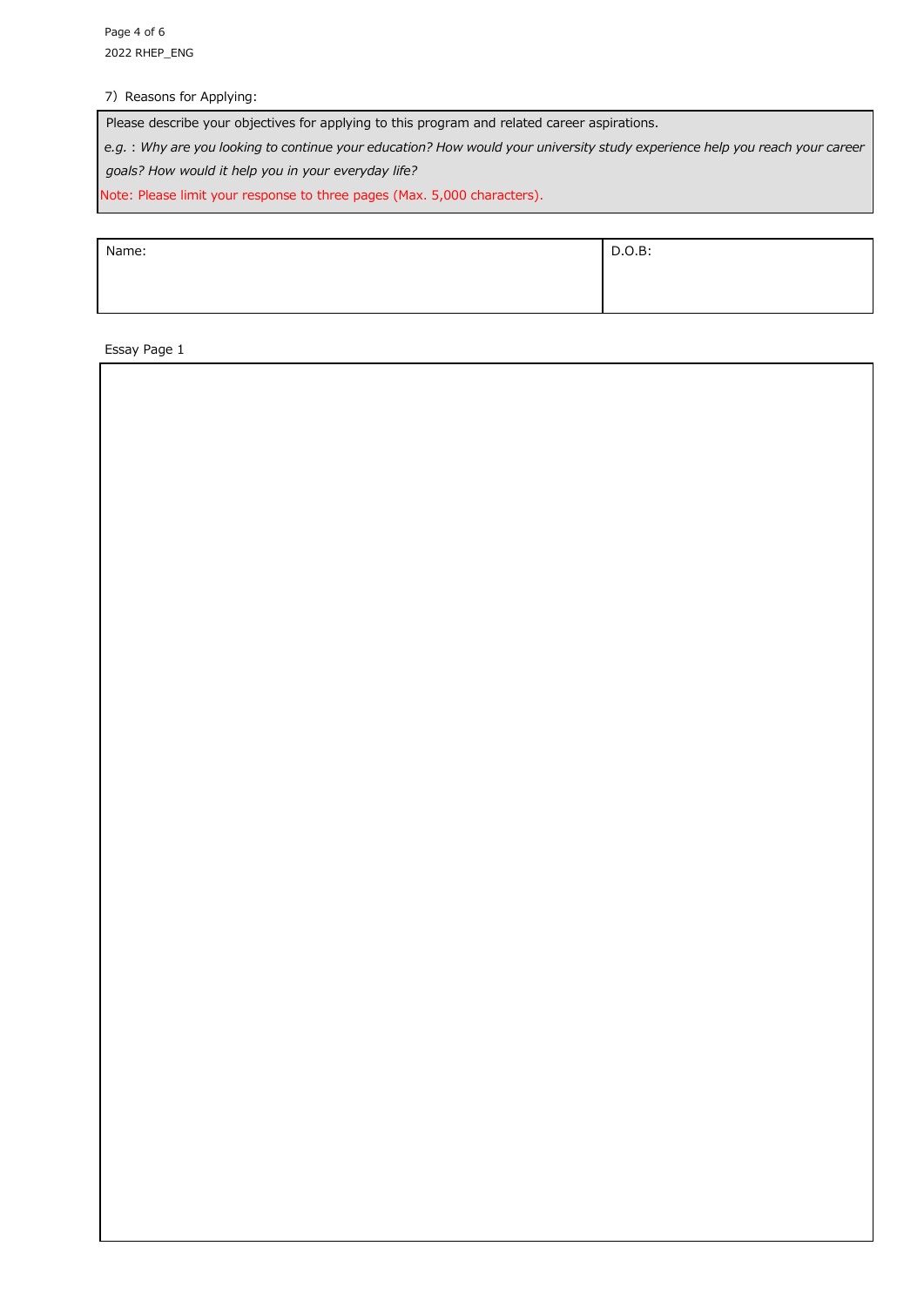Page 5 of 6 202 2 RHEP\_ENG

| $\overline{\phantom{0}}$ |        |
|--------------------------|--------|
| Name:                    | D.O.B: |
|                          |        |
|                          |        |

Essay Page 2